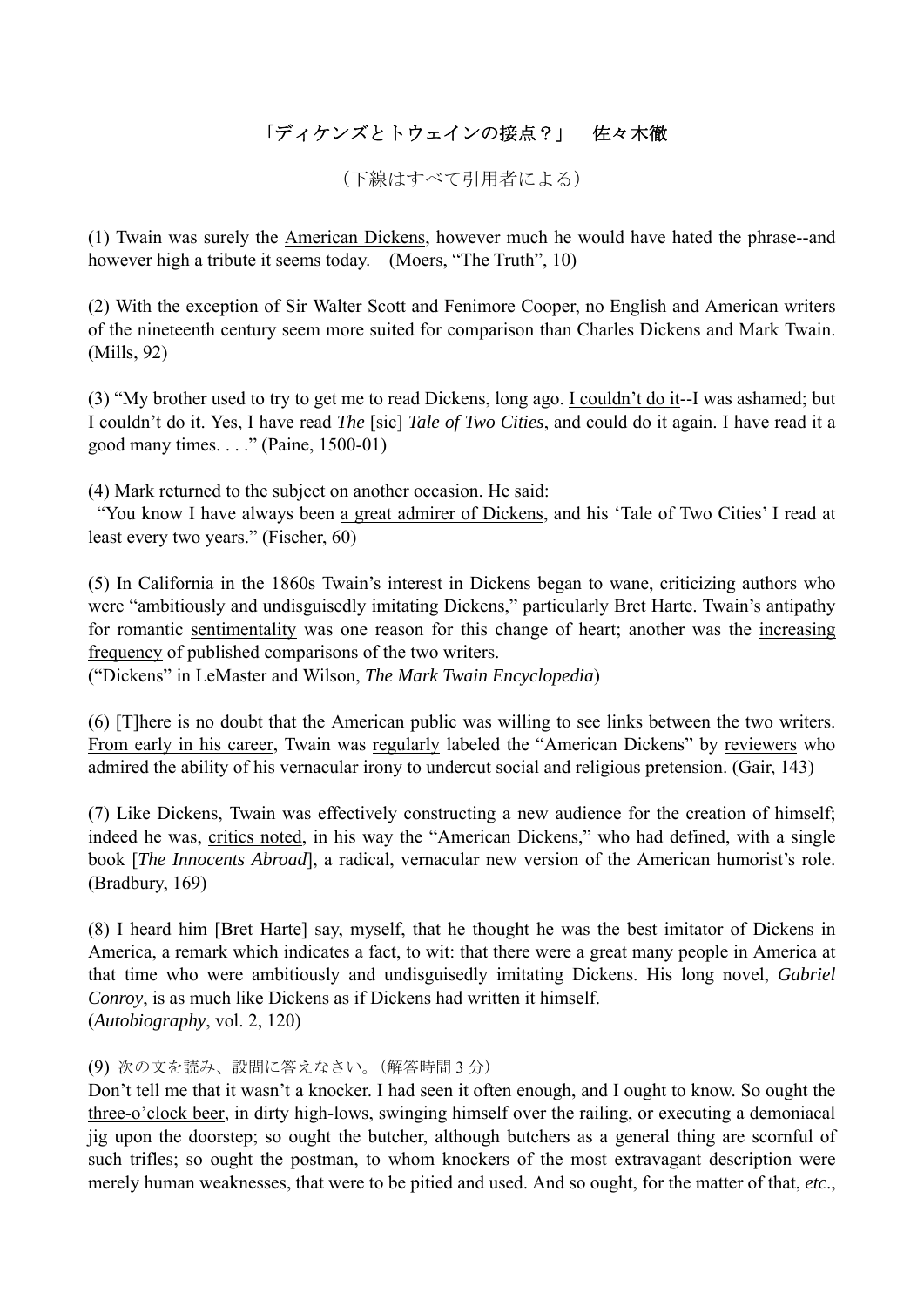*etc*., *etc*. (Bret Harte, "The Haunted Man" in *Condensed Novels*, 1871) [下線部「3 時のビール」とは何か? これはディケンズのどの作品に出てくるものか?]

(10) Of the innumerable tributes the story has received, and to none other by Dickens have more or more various been paid, there is one, the very last, which has much affected me. Not many months before my friend's death, he had sent me two *Overland Monthlies* containing two sketches by a young American writer far away in California, "The Luck of Roaring Camp," and "The Outcasts of Poker Flat," in which he had found such subtle strokes of character as he had not anywhere else in late years discovered; the manner resembling himself, but the matter fresh to a degree that had surprised him. . . . I have rarely known him more honestly moved. . . . ["Dickens in Camp"] embodies the same kind of incident which had so affected the master himself, in the papers to which I have referred; . . . there is hardly any form of posthumous tribute which I can imagine likely to have better satisfied his desire of fame than one which should thus connect, with the special favorite among all his heroines, the restraints and authority exerted by his genius over the rudest and least civilized of competitors in that far fierce race for wealth. (Forster, 152-53)

(11) And then, while round them shadows gathered faster, And as the firelight fell, He read aloud the book wherein the Master Had writ of "Little Nell." Perhaps 'twas boyish fancy,—for the reader Was youngest of them all,— But, as he read, from clustering pine and cedar A silence seemed to fall; The fir-trees, gathering closer in the shadows, Listened in every spray, While the whole camp, with "Nell" on English meadows, Wandered and lost their way. (Bret Harte, "Dickens in Camp")

(12) Bret Harte has been generally accepted as the one American writer who possessed above all others the faculty of what may be called heart appeal, the power to give to his work that quality of human interest which enables the writer and his writings to live in the memory of the reading public for all time. By reason of that gift of his Bret Harte has been popularly compared with his great contemporary beyond the seas, greatest of all sentimentalists among writers of fiction, Charles Dickens. (Frederick S. Myrtle, Foreword to "Dickens in Camp"; John Howell, 1922)

(13) Only Mr. Harte himself could do justice to Gabriel Conroy by condensing it. . . .

[Harte] has given familiar sentiment new and pathetic situations. His babies and children, for example, reconcile us from time to time a world in which sentiment is the ruling motive. . . .

[Gabriel Conroy] is a baby giant. He is presented to the reader as a foil, in his innocence, to the combined wickedness of the other characters . . . and yet, though he is, so to speak, the spinal column of the book, he becomes utterly useless at the most critical point.

("Harte's Sketches and Stories," *Atlantic Monthly*, August 1882)

(14) This is the very Bret Harte whose pathetics, imitated from Dickens, used to be a godsend to the farmers of two hemispheres on account of the freshets of tears they compelled. (*Autobiography*, vol. 2, 119-20)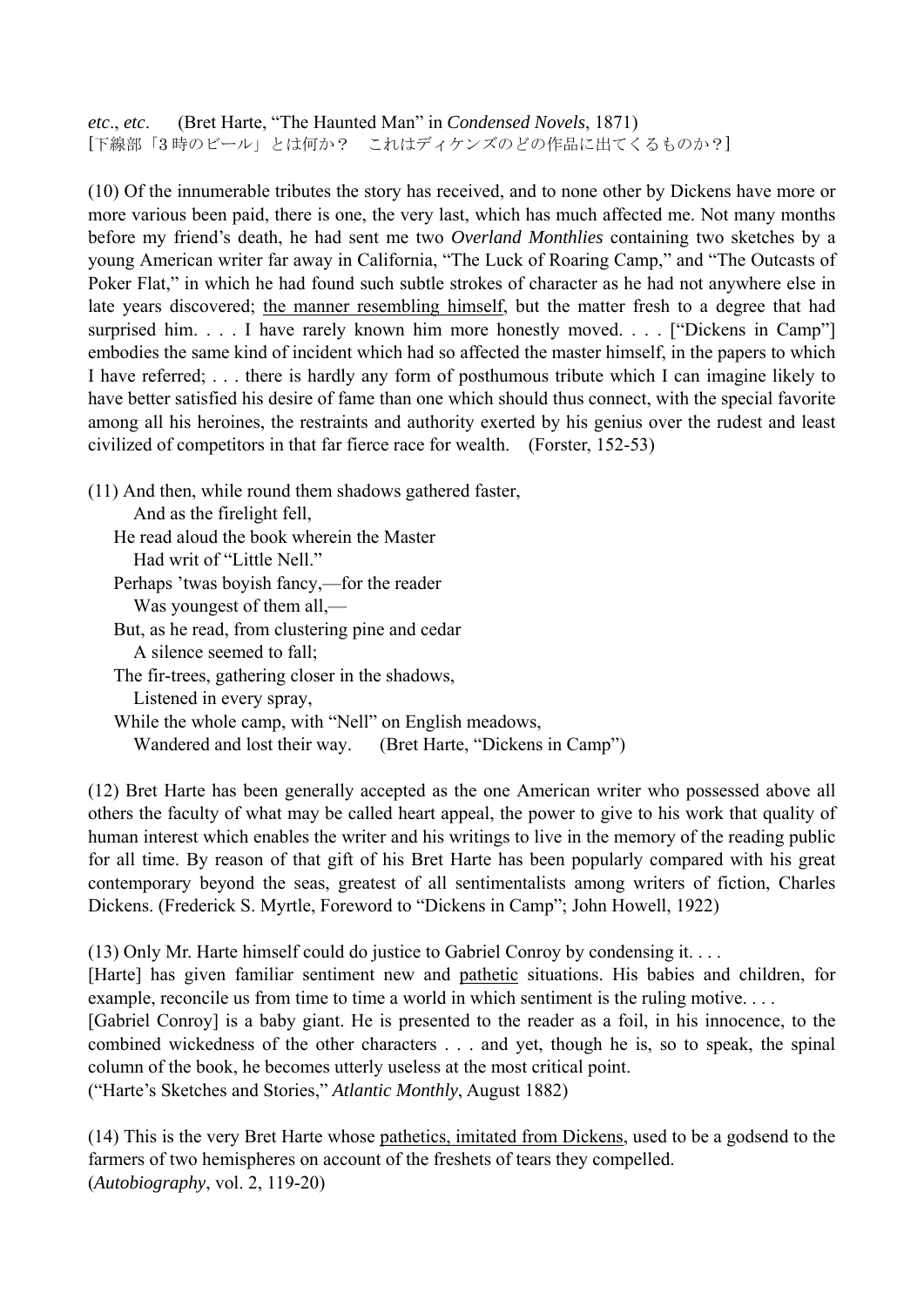(15) "I seldom read Christmas stories, but this is very beautiful. It has made me cry. I want you to read it." (It was Booth Tarkington's Beasley's Christmas Party.) "Tarkington has the true touch," he said; "his work always satisfies me." (Paine, 1535)

(16) "Poor David! Outside of his law-books, I don't believe he's ever read anything but *Robinson Crusoe* and the Bible and Mark Twain." (*Beasley's Christmas Party*, 1909, p. 38)

(17) [H]is pathos is only the beautiful pathos of his language -- there is no heart, no feeling in it -- it is glittering frostwork; his rich humor cannot fail to tickle an audience into ecstasies save when he reads to himself. And what a bright, intelligent audience he had! He ought to have made them laugh, or cry, or shout, at his own good will or pleasure -- but he did not. They were very much tamer than they should have been. (*Alta California*, 5 February 1868)

(18) We find that mix of pathos, comedy, and social conscience which put contemporary readers in mind of the greatest English novelist of the day, Charles Dickens. (Moers, *Harriet*, 4)

(19) She (I mean Mrs. Stowe) is a leetle unscrupulous in the appropriatin' way. I seem to see a writer with whom I am very intimate (and whom nobody can possibly admire more than myself) peeping very often through the thinness of the paper. (To Mrs. Watson, 22 November 1852)

(20) But, what can any individual do? Of that, every individual can judge. There is one thing that every individual can do,--they can see to it that *they feel right*. (*Uncle Tom's Cabin*, Ch. 45, "Concluding Remarks")

(21) I have read your book with the deepest interest and sympathy, and admire, more than I can express to you, both the generous feeling which inspired it, and the admirable power with which it is executed.

If I might suggest a fault in what has so charmed me . . . I doubt there being any warrant for making out the African race to be a great race, or for supposing the future destinies of the world to lie in that direction. (To Harriet Beecher Stowe, 17 July 1852)

(22) In setting *Uncle Tom's Cabin* and *Huckleberry Finn* as opposites, Jane Smiley repeated a well-established gesture of what she called the "Propaganda Era," except that by preferring *Uncle Tome's Cabin* she reversed the established evaluation.

(Arac, 90; Ch. 4, "*Uncle Tom's Cabin* vs. *Huckleberry Finn*")

(23) Ernest Hemingway, thinking of himself, as always, once said that all American literature grew out of *Huck Finn*. It undoubted would have been better for American literature, and American culture, if our literature had grown out of one of the best-selling novels of all time, another American work of the nineteenth century, *Uncle Tom's Cabin*. . . . (Smiley, "Say it ain't so")

 $(24)$  He was ... a true celebrity (maybe the first true celebrity in the modern sense)... We can recognize [the American trip] as a nightmare book tour. . . . (Smiley, *Dickens*, v, 39)

(25) [T]he enraptured audience inside Thomas Maguire's Academy of Music peered back at the nation's first rock star. (Powers, 164).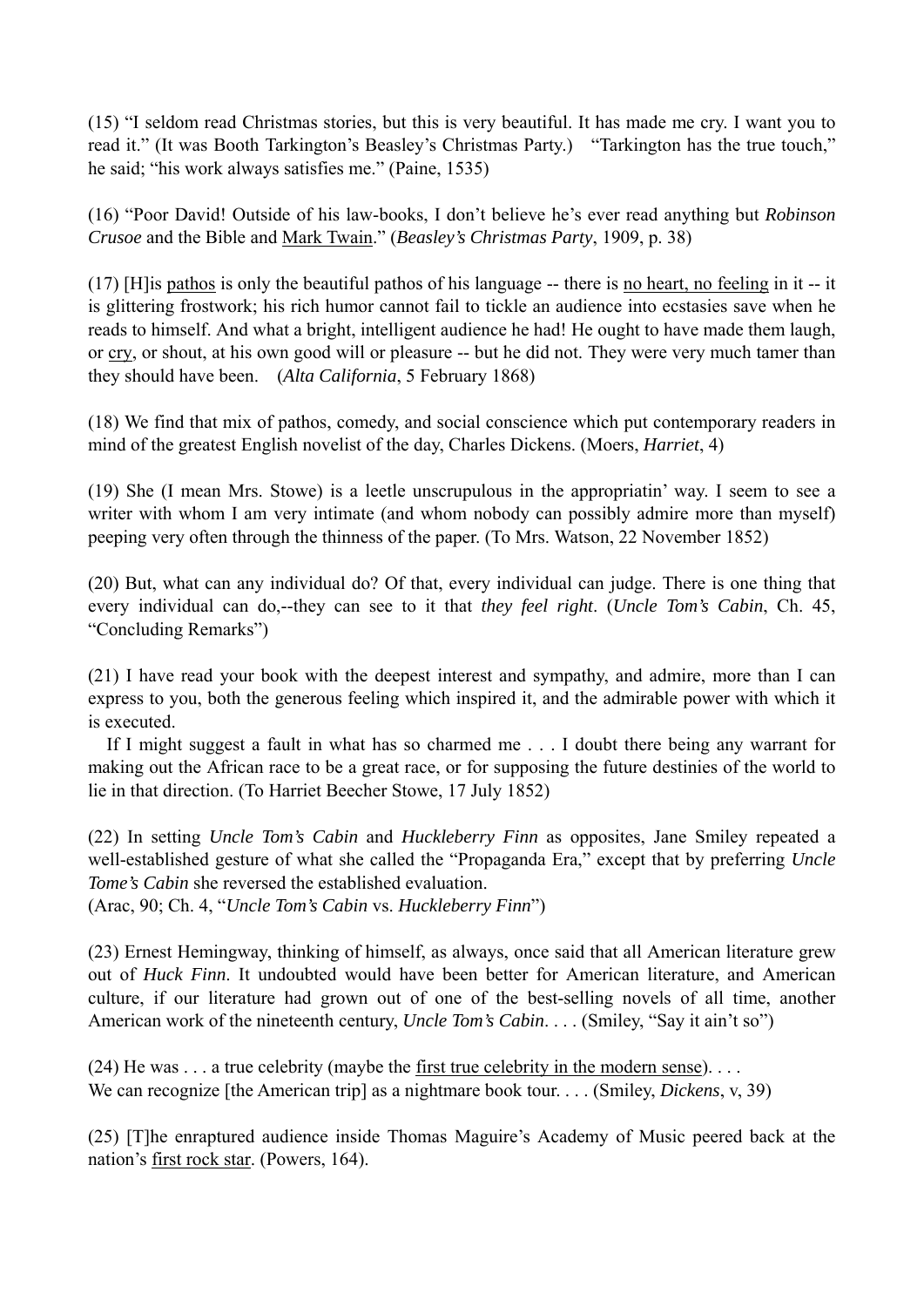(26) [Stowe] felt invited to use all her powers as a writer, all the resources of popular fiction. That is why *Uncle Tom's Cabin* is the most Dickensian of all Victorian American novels. (Railton, 142)

-----------------------------------------------------

(27) Hitherto it has served, as a general thing, merely as a complimentary nickname for some rather clever newspaper reporter with a taste for police court reporting and portrayals of the grimy side of life. The American Dickens that I have in my mind, however, is the one who will obtain the same mastery over New York that the great English novelist had over London. . . .

 I think that Edward Harrigan, in his local farces of twenty years ago, came nearer to the Dickens standard than any writer of recent years. (Ford, 281, 285)

(28) Well, by-and-by the king he gets up and . . . slobbers out a speech, all full of tears and fladpdoodle about its being a sore trial . . . but it's a trial that's sweetened and sanctified to us by this dear sympathy and these holy tears. . . . (*Huckleberry Finn*, Ch. 25)

(29) "Let the tears which fell, and the broken words which were exchanged in the long close embrace between the orphans, be sacred. A father, sister, and mother, were gained, and lost, in that one moment. Joy and grief were mingled in the cup; but there were no bitter tears: for even grief arose so softened, and clothed in such sweet and tender recollections, that it became a solemn pleasure, and lost all character of pain." (*Oliver Twist*, Ch. 51).

(30) I had feigned to withdraw, but had only retreated to cover close at hand, the friendly shade of some screen . . . folded up behind which and glued to the carpet, I held my breath and listened. I listened long and drank deep while the wondrous picture grew, but the tense cord at last snapped under the strain of the Murdstones and I broke into the sobs of sympathy that disclosed my subterfuge. (Henry James, *A Small Boy and Others*)

(31) Like all Mr. Dickens's pathetic characters, [Jenny Wren] is a little monster; she is deformed, unhealthy, unnatural; she belongs to the troops of hunchbacks, imbeciles, and precocious children who have carried on the sentimental business in all Mr. Dickens's novels; the little Nells, the Smikes, the Paul Dombeys. (James, review of *Our Mutual Friend*; *Nation*, 1865)

(32) [Mrs. Davis] drenches the whole field beforehand with a flood of lachrymose sentimentalism, and riots in the murky vapors which rise in consequence of the act. It is impossible to conceive of a method of looking at people and things less calculated to elicit the truth--less in the nature of a study or of intelligent inspection.

(James, review of Rebecca Harding Davis, *Waiting for the Verdict*; *Nation*, 1867)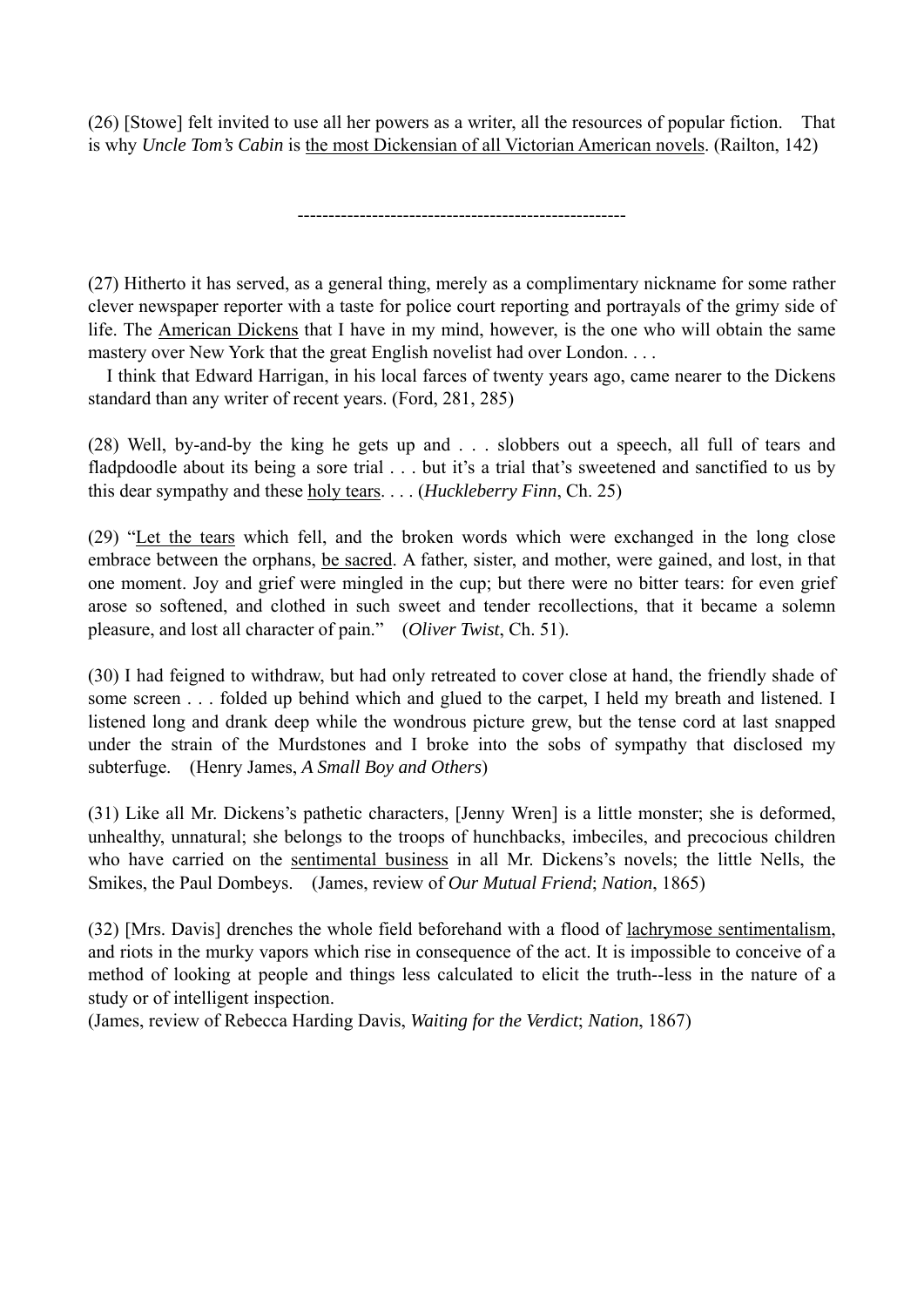## (33) " The Approaching Epidemic"

One calamity to which the death of Mr. Dickens dooms this country has not awakened the concern to which its gravity entitles it. We refer to the fact that the nation is to be lectured to death and read to death all next winter, by Tom, Dick, and Harry, with poor lamented Dickens for a pretext. All the vagabonds who can spell will afflict the people with "readings" from Pickwick and Copperfield, and all the insignificants who have been ennobled by the notice of the great novelist or transfigured by his smile will make a marketable commodity of it now, and turn the sacred reminiscence to the practical use of procuring bread and butter. The lecture rostrums will fairly swarm with these fortunates. Already the signs of it are perceptible. Behold how the unclean creatures are wending toward the dead lion and gathering to the feast:

"Reminiscences of Dickens." A lecture. By John Smith, who heard him read eight times.

- "Remembrances of Charles Dickens." A lecture. By John Jones, who saw him once in a street car and twice in a barber shop.
- "Recollections of Mr. Dickens." A lecture. By John Brown, who gained a wide fame by writing deliriously appreciative critiques and rhapsodies upon the great author's public readings, and who shook hands with the great author upon various occasions, and held converse with him several times.
- "Readings from Dickens." By John White, who has the great delineator's style and manner perfectly, having attended all his readings in this country and made these things a study, always practising each reading before retiring, and while it was hot from the great delineator's lips. Upon this occasion Mr. W. will exhibit the remains of a cigar which he saw Mr. Dickens smoke. This Relic is kept in a solid silver box made purposely for it.
- "Sights and Sounds of the Great Novelist." A popular lecture. By John Gray, who waited on his table all the time he was at the Grand Hotel, New York, and still has in his possession and will exhibit to the audience a fragment of the Last Piece of Bread which the lamented author tasted in this country."
- "Heart Treasures of Precious Moments with Literature's Departed Monarch." A lecture. By Miss Serena Amelia Tryphenia McSpadden, who still wears, and will always wear, a glove upon the hand made sacred by the clasp of Dickens. Only Death shall remove it.
- "Readings from Dickens." By Mrs. J. O'Hooligan Murphy, who washed for him.
- "Familiar Talks with the Great Author." A narrative lecture By John Thomas, for two weeks his valet in America.

And so forth, and so on. This isn't half the list. The man who has a "Toothpick once used by Charles Dickens" will have to have a hearing; and the man who "once rode in an omnibus with Charles Dickens;" and the lady to whom Charles Dickens "granted the hospitalities of his umbrella during a storm;" and the person who "possesses a hole which once belonged in a handkerchief owned by Charles Dickens." Be patient and long-suffering, good people, for even this does not fill up the measure of what you must endure next winter. There is no creature in all this land who has had any personal relations with the late Mr. Dickens, however slight or trivial, but will shoulder his way to the rostrum and inflict his testimony upon his helpless countrymen. To some people it is fatal to be noticed by greatness. (*The Galaxy*, September 1870)